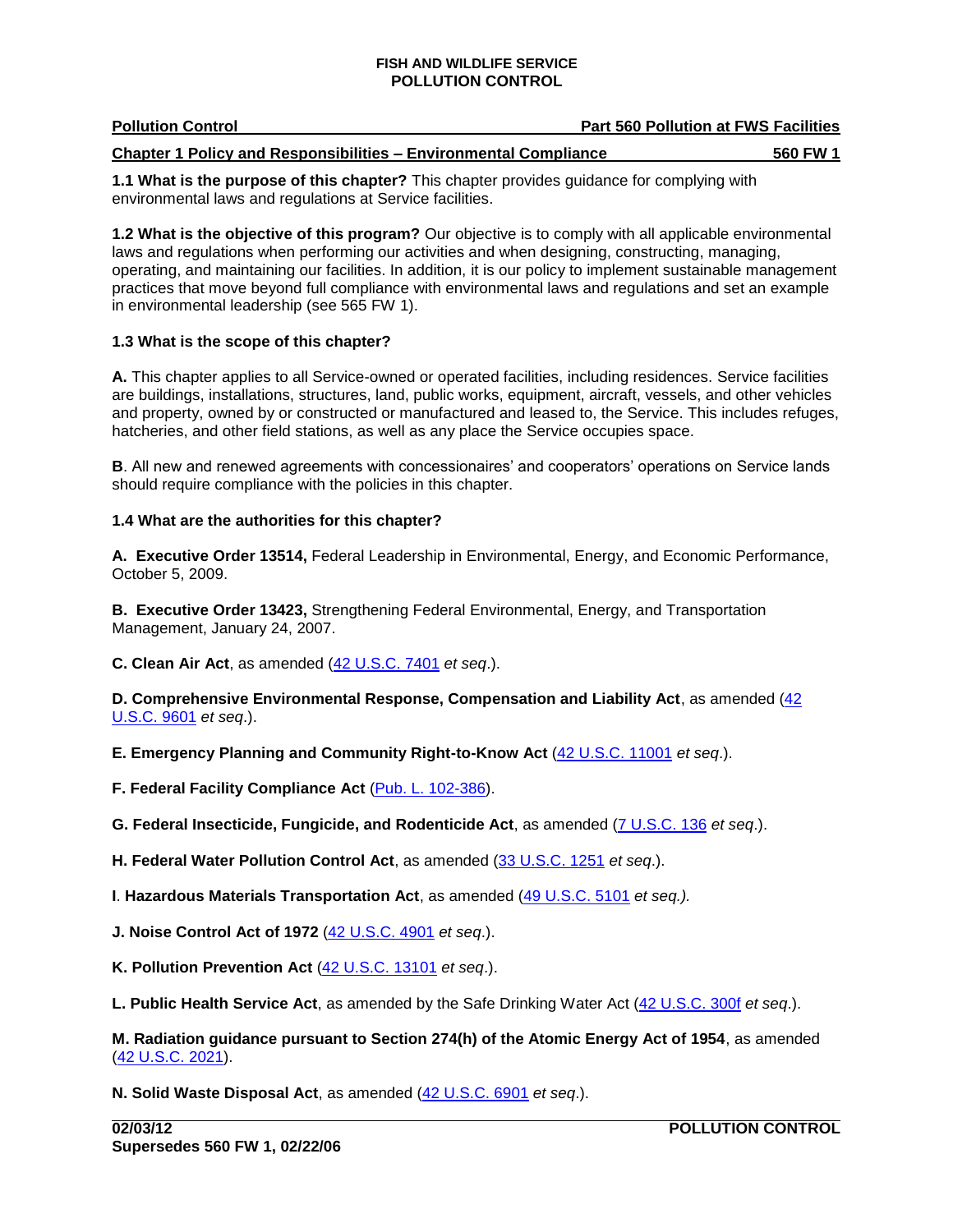| <b>Pollution Control</b>                                                | <b>Part 560 Pollution at FWS Facilities</b> |          |
|-------------------------------------------------------------------------|---------------------------------------------|----------|
| <b>Chapter 1 Policy and Responsibilities - Environmental Compliance</b> |                                             | 560 FW 1 |

**O. Toxic Substances Control Act** [\(15 U.S.C. 2601](http://www.fws.gov/scripts/exit-to-fed.cfm?link=http://uscode.house.gov/search/criteria.shtml&linkname=U.S.%20Code%20Search) *et seq*.).

### **1.5 Who is responsible for environmental compliance?**

 **A.** The **Director** ensures that we take all necessary measures to comply fully with all environmental laws and regulations (see 560 FW 7).

 **B. Assistant Directors and Regional Directors** are responsible for ensuring that we take all necessary actions to prevent, control, and abate environmental pollution with respect to Service facilities and activities within their control.

### **C. Assistant Director - Business Management and Operations (ABMO)** is responsible for providing:

**(1)** Staff assistance to the Director to oversee our compliance with applicable environmental laws and regulations.

**(2)** Technical guidance to Regional Directors to help them meet their responsibilities.

### **D. Chief, Division of Engineering** is responsible for:

**(1)** Developing policy and providing technical assistance and regulatory guidance to Regions and field offices.

 **(2)** Managing our national environmental audit and compliance efforts, including tracking abatement and cleanup activities at facilities out of compliance, and assisting the Regions with the national compliance auditing program (see [560 FW 7\)](http://policy.fws.gov/560fw7.html).

**(3)** Developing, coordinating, and providing appropriate environmental training.

**(4)** Managing and maintaining a consolidated list of our cleanup projects (see [561 FW 10\)](http://www.fws.gov/policy/561fw10.html).

 **(5)** Managing and maintaining our inventory of sites on the Federal Agency Hazardous Waste Compliance Docket (see [560 FW 5\)](http://www.fws.gov/policy/560fw5.html).

**(6)** Representing the Service on the Department's Central Hazardous Material Fund Technical Review Committee (see [561 FW 10\)](http://www.fws.gov/policy/561fw10.html).

**(7)** Providing management and oversight of our:

**(a)** Environmental and Disposal Liability (EDL) database (see 260 FW 6);

- **(b)** Spill Prevention, Control, and Countermeasures (SPCC) program;
- **(c)** Lead-based paint program; and

**(d)** Environmental Management System, including performing quality control reviews of systems developed for Regional and field station offices (see 560 FW 7).

 **(8)** Coordinating and consolidating reports and inventories required by the Department of the Interior (Department), the U.S. Environmental Protection Agency (EPA), and the Office of Management and Budget, and acting as the Service's principal point of contact with these agencies for environmental compliance matters.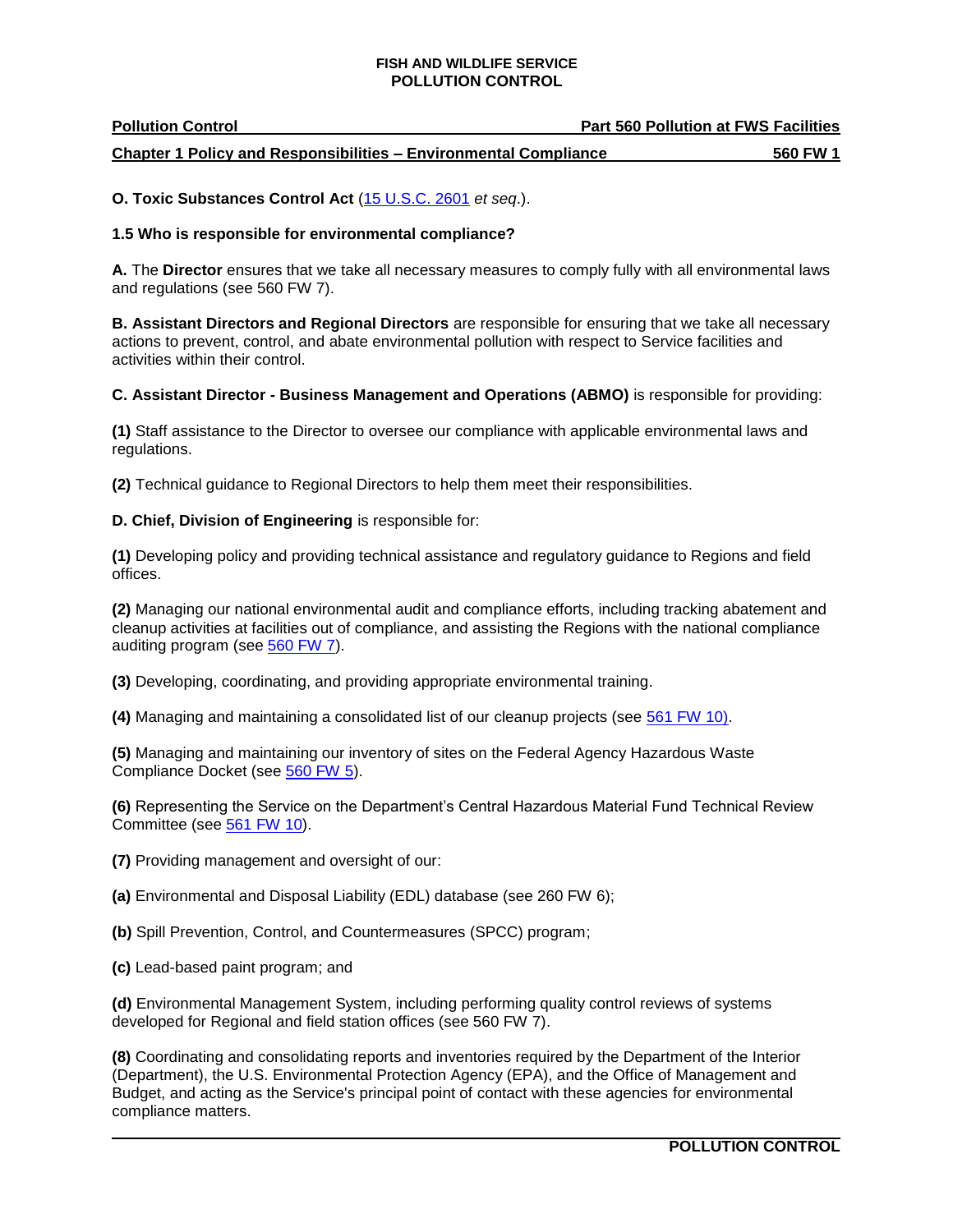| <b>Pollution Control</b>                                                | <b>Part 560 Pollution at FWS Facilities</b> |
|-------------------------------------------------------------------------|---------------------------------------------|
| <b>Chapter 1 Policy and Responsibilities - Environmental Compliance</b> | 560 FW 1                                    |

**E. Chief, Division of Safety and Health** is responsible for overseeing and providing Servicewide technical guidance and assistance for compliance with the Occupational Safety and Health Act, as amended, and its implementing regulations and related Departmental policies (see [240 FW 1\)](http://www.fws.gov/policy/240fw1.html).

 Rodenticide Act and its implementing regulations and related Departmental policies. **F. Chief, Division of Environmental Quality** is responsible for overseeing and providing Servicewide technical guidance and assistance for compliance with the Federal Insecticide, Fungicide, and

# **G. Facility Managers/Project Leaders** are responsible for:

 **(1)** Complying with all applicable environmental laws and regulations governing facilities and activities under their supervision.

**(2)** Correcting environmental compliance audit findings in a timely manner (see [560 FW 7\)](http://www.fws.gov/policy/560fw7.html).

 **(3)** Providing employees who are involved with the management of hazardous materials and hazardous waste the proper training in the methods of handling and disposing of them (see 242 FW 2 and 561 FW 6).

**(4)** Requesting sufficient funds in their budgets for compliance with these standards.

# **1.6 How does the Service implement the policy in this chapter?**

 **A. Pollution Prevention.** Where practicable, we adopt or change our practices to prevent or minimize the environment (see 565 FW 1). pollution by eliminating the use of materials that produce hazardous waste or have an adverse effect on

 **B. Pollution Incidents and Discoveries.** We immediately report to the proper authorities any incidents substance disposal sites at our facilities (see [560 FW 3\)](http://www.fws.gov/policy/560fw3.html). that result in discharges of oil or releases of hazardous substances and any discoveries of hazardous

**C. Audits.** We conduct regular audits of our facilities to assure compliance with applicable environmental laws and regulations (see [560 FW 7](http://www.fws.gov/policy/560fw7.html)).

 environmental law or regulation, we promptly consult with the appropriate regulatory agency and provide **D. Noncompliance.** When we determine or are notified that we are in violation of an applicable a plan to achieve and maintain compliance with that standard.

 **E. Funding.** We request sufficient funds in our budget for compliance with applicable environmental laws and regulations. We do not use any funds appropriated and apportioned for the prevention, control, and abatement of environmental pollution for any other purpose unless permitted by law.

**F. Exemption.** The Secretary of the Interior must recommend, through the Director, Office of Management and Budget, to the President, any exemption from compliance with an applicable pollution control standard which is allowed by statute.

 minimum, must comply with the environmental laws and regulations of general applicability in the host the 50 States, we should follow the environmental laws and regulations of the United States as though **G. Extra-Territoriality.** All Service facilities constructed or operated outside the United States, at a country or jurisdiction. For those Service facilities located in U.S. territories or possessions not included in they applied.